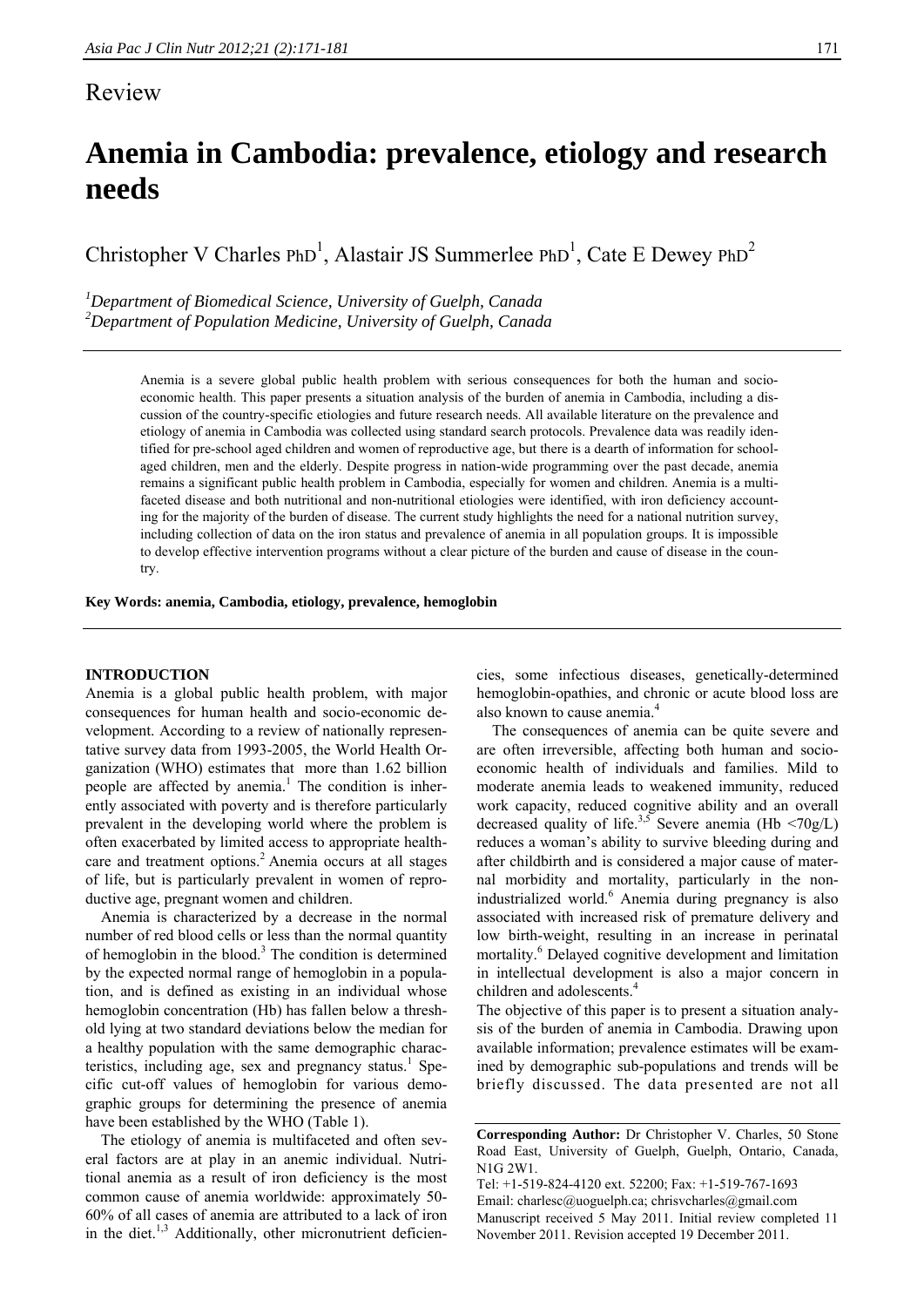Table 1. Hemoglobin levels (g/L), below which anemia is present in a person by age, gender and pregnancy status.<sup>2</sup>

|          | Subgroup                 | Hemoglobin<br>concentration $(g/L)$ |
|----------|--------------------------|-------------------------------------|
| Children | 6-59 months              | 110                                 |
|          | $5-11$ years             | 115                                 |
|          | $12-14$ years            | 120                                 |
| Women    | Non-pregnant $>15$ years | 120                                 |
|          | Pregnant                 | 110                                 |
| Men      | $>15$ years              | 130                                 |
|          |                          |                                     |

based on representative national sampling; rather, the paper utilizes data from reports, publications and reviews that are readily available. The second section will discuss both general and country-specific etiologies of anemia, including nutritional and non-nutritional factors.

# **SITUATION ASSESSMENT AND ANALYSIS**

In order to estimate the burden of anemia in Cambodia, a literature search was performed to find all available research which examined the condition in the general population and/or specific sub-populations. The search was performed digitally, using PubMed and Google Scholar, with the various combinations of the key words "anemia" or "anaemia", "iron deficiency", "nutrition" in addition to "Cambodia" and/or "South East Asia". In addition, a search of the WHO Vitamin and Mineral Nutrition Information System, Government of Cambodia online databases and reports, and reports from non-governmental organizations was performed by both manual search, and keyword search as above. Finally, the Government of Cambodia maintains a food security and nutrition website that includes a document library which was also manually searched. All available white and grey literature was first screened for relevance, and included only if the method of detection and a clear description of the study population were provided.

To date, there has not been a comprehensive, nationally-representative nutrition survey focusing on both macro- and micronutrients across all demographic groups and in both men and women conducted in Cambodia. Data on the prevalence of anemia, however, can be drawn from three internationally sponsored and facilitated Cambodian Demographic and Health Surveys (CDHS) conducted in 2000, 2005 and 2010. These surveys are considered to be nationally representative and involved more than 15,300, 16,800, and 18,750 women aged  $15 - 49$  in 2000, 2005, and 2010 respectively.<sup>7-9</sup> To add context to these survey results, the prevalence of anemia by age group is compared over time using chi-square tests.

Anemia prevalence data can also be taken from individual studies that have been conducted in Cambodia to investigate various treatments for anemia and/or to study the prevalence of anemia in specific population groups. These studies are not nationally representative and there is a strong focus on the extent of the problem in rural areas of the country. Regardless, this information is valuable in indicating the magnitude of the problem. Where possible, data has been presented according to urban/rural status, the study setting, age, sample size of the specific study, and method of diagnosis; sampling methodology varied by study and is listed in Tables 2-4.

#### *Infants and Pre-School Children*

The largest body of data on the prevalence of anemia in Cambodia has been collected on this high-risk demographic. The three Cambodian Demographic Health Surveys (CDHS) and several additional intervention studies provide prevalence data, with anemia present at hemoglobin levels <110 g/L (Table 2). The CDHS conducted in 2000 indicated a prevalence of 57.3% and 64.4% of anemia in children aged 0.50–4.99 years in urban and rural Cambodia, respectively.<sup>7</sup> Using Chi-square analysis, these prevalence estimates were not found to differ significantly in 2005: 59.7% of children from urban populations (*p*=0.54) and 62.2% of children from rural areas (*p*=  $0.67$ ) were found to be anemic.<sup>8</sup> In 2010, 44.7% of urban and 56.9% of rural children were anemic, representing significant prevalence reductions from both 2005 and 2000  $(p<0.001)$ .<sup>9</sup> In addition to these national surveys, prevalence estimates from various studies suggest that anemia affects between 54.0–82.0% of infants and preschool children in the country.<sup>4,10-16</sup>

# *School-aged children and Adolescents*

Unfortunately, high quality data on the prevalence of anemia in school-aged children in Cambodia is limited (Table 3). Longfils and colleagues estimated that the prevalence of anemia was 64.1% among grade-one students at two primary schools in rural Kampot province, using a sample size of  $450<sup>17</sup>$  The ages of these students ranged from approximately 6 to 15 years, thus this study provides important data on the prevalence of anemia across a wide age-range.

McLean reported 21.2% prevalence of anemia in 231 girls enrolled in secondary school, ranging from 9-21 years of age.<sup>18</sup> This estimate was lower than anticipated by the authors, and these results must be interpreted cautiously. In Cambodia, only about 25% of girls attend secondary school,<sup>8</sup> and those that do are typically of higher socioeconomic status and are therefore more likely have a diet that is higher in heme iron when compared to those who are less affluent. Future surveying efforts should focus on collection of data from both adolescents who are and who are not attending secondary school, representing the full range of socioeconomic statuses in a weighted representative sample.

One final intervention study included baseline measurement of anemia caused specifically by iron deficiency.19 In Kampot Province, 805 students from a secondary school, and 699 students from a primary school were assessed for hemoglobin and iron status. Prevalence of iron deficiency anemia was approximately 7% and 13% in the secondary and primary schools, respectively. The primary school selected for this study was, prior to the trial, part of a school feeding program run by the World Food Programme and this may partly account for the low prevalence of iron deficiency anemia reported.

#### *Adult Females*

The reproductive status of women is an important factor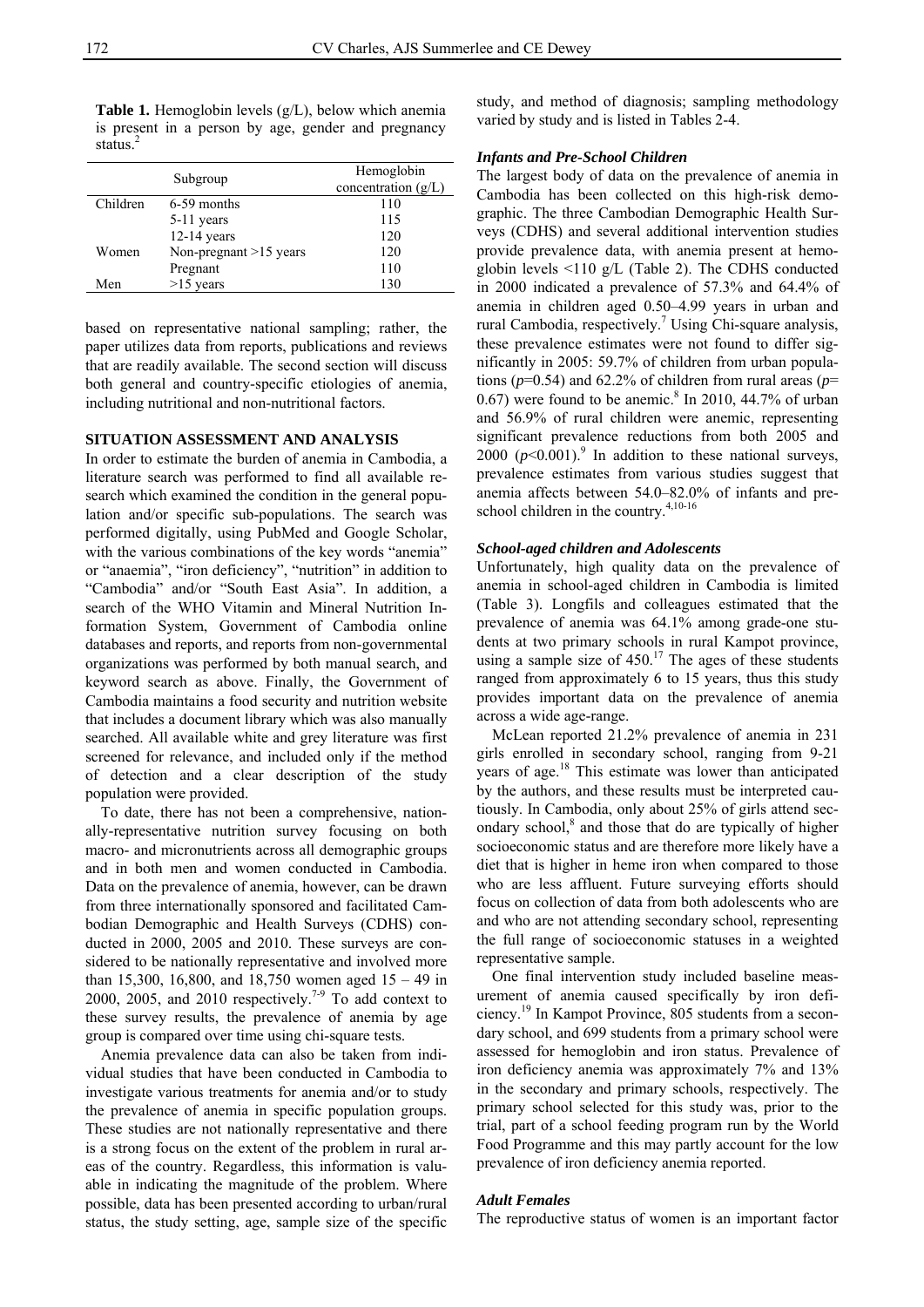| Reference                     | Area         | Place                       | Setting | Study<br>period | Age<br>group         | $\mbox{Count}$ | Sampling<br>design                                 | Hb method                       | Prevalence of<br>anemia (severe) |
|-------------------------------|--------------|-----------------------------|---------|-----------------|----------------------|----------------|----------------------------------------------------|---------------------------------|----------------------------------|
| <b>CDHS</b><br>$2010^{9}$     | U            | National                    | Com.    | 2010            | 0.50-4.99            | 548            | 2-stage cluster<br>sampling within<br>U/R strata   | HemoCue                         | 44.7(0.5)                        |
| <b>CDHS</b><br>$2010^9$       | ${\bf R}$    | National                    | Com.    | 2010            | 0.50-4.99            | 3129           | 2-stage cluster<br>sampling within<br>$U/R$ strata | HemoCue                         | 56.9(0.9)                        |
| <b>CDHS</b><br>$2010^{9}$     |              |                             |         |                 |                      | 3677           |                                                    |                                 | 55.1 (0.9)                       |
| <b>CDHS</b><br>$2005^8$       | U            | National                    | Com.    | 2005            | 0.50-4.99            | 400            | 2-stage cluster<br>sampling within<br>U/R strata   | HemoCue                         | 59.7 $(0.6)$                     |
| <b>CDHS</b><br>20058          | $\mathbb{R}$ | National                    | Com.    | 2005            | 0.50-4.99            | 2758           | 2-stage cluster<br>sampling within<br>U/R strata   | HemoCue                         | 62.2(0.7)                        |
| <b>CDHS</b><br>$2005^8$       |              |                             |         |                 |                      | 3158           |                                                    |                                 | Total:<br>61.9(0.7)              |
| <b>CDHS</b><br>$2000^7$       | U            | National                    | Com.    | 2000            | 0.50-4.99            | 196            | 2-stage cluster<br>sampling within<br>U/R strata   | HemoCue                         | 57.30(2.3)                       |
| <b>CDHS</b><br>$2000^7$       | ${\bf R}$    | National                    | Com.    | 2000            | 0.50-4.99            | 1265           | 2-stage cluster<br>sampling within<br>U/R strata   | HemoCue                         | 64.4(2.0)                        |
| <b>CDHS</b><br>$2000^7$       |              |                             |         |                 |                      | 1461           |                                                    |                                 | 63.4(2.0)                        |
| Kenfick<br>1998 <sup>9</sup>  | R/U          | 125 villages                | Com     | 1998            | 0.50-4.99            | 1348           | Multistage<br>random sampling                      | HemoCue                         | 82.0(2.8)                        |
| Kenfick<br>$2000^{10}$        | R/U          | 137 villages                | Com     | 2000            | 0.50-4.99            | 1588           | Multistage<br>random sampling                      | HemoCue                         | 74.0                             |
| HKI<br>$2000^{11}$            | ${\bf R}$    | 10 rural<br>provinces       | Com     | 2000            | 0.50-4.99            | 1762           | Random<br>multistage<br>cluster sampling           | HemoCue                         | 54.0                             |
| Johnston<br>2003 <sup>4</sup> | R/U          | 124 villages                | Com     | 2003            | 0.50-4.99            | 1341           | Two-stage<br>random sampling                       | HemoCue                         | 72.15(1.6)                       |
| Giovannini<br>$2006^{12}$     | ${\bf R}$    | 1 district, 24<br>villages  | Com     | 2003            | $0.50 + - 7$<br>days | 204            | Two-stage<br>random sampling                       | CBC<br>(CellDyn<br>3200)        | 78.8                             |
| Schumann<br>$2009^{13}$       | ${\bf R}$    | 1 province,<br>13 villages  | Com     | 2003            | $0.50 - 2.00$        | 250            | Two-stage<br>random sampling                       | <b>CBC</b><br>(CellDyn<br>3200) | 74.4                             |
| Helmers<br>1999 <sup>14</sup> | R            | 40 villages,<br>20 communes | Com     | 1999            | 0.50-4.99            | 1005           | Two-stage<br>random sampling                       | HemoCue                         | 67.0(3.3)                        |
| Talukder<br>$2010^{15}$       | ${\bf R}$    | Not available               | Com     | 2005            | 0.50-4.99            | $\sim 125$     | Two-stage<br>random sampling                       | HemoCue                         | 76.0                             |

**Table 2.** Summary of prevalence data on anemia among pre-school children in Cambodia

Abbreviations: U, urban; R, rural; Com, Community-based

when considering the prevalence of anemia. Pregnant and lactating women have a higher demand for nutritional sources of iron in order to maintain normal hemoglobin levels because they require an adequate iron supply for the growth of the foetus and/or the production of milk.<sup>3</sup> For this reason, it is beneficial to categorize women as non-pregnant and non-lactating (NPNL), pregnant (PW), lactating (LW), and/or pregnant or lactating (PWLW) (Table 4).

The CDHS conducted in 2000 estimated a 55.1% and 66.3% prevalence of anemia in NPNL (Hb <120 g/L) and PWLW (Hb  $\leq$ 110 g/L), respectively.<sup>7</sup> The prevalence estimates decreased significantly  $(p \le 0.001)$  five years later with anemic NPNL women representing 44.3% of the population, and 55.4% of PWLW estimated to be anemic. $8 \text{ In } 2010, 43.4\%$  of NPNL women were anemic. and 49.9% of PWLW, signifying a further reduction in the overall prevalence.<sup>9</sup>

Additional, non-nationally representative studies report a wide range in the reported prevalence of anemia. Estimates suggest that 61.0%-69.0% of non-pregnant women and  $72.0\%$ -77.0% pregnant women are anemic.<sup>10,11,15</sup> Two studies with much smaller sample sizes did not separate according to reproductive status, and estimate 25.0%- 33.0% prevalence of anemia in all women surveyed. $18,20$ 

# *Summary of the situation analysis*

The lack of data presented herein highlights the need for a comprehensive national nutrition survey including measurement of micronutrient, but also macro-nutrient status, among all ages in both genders. There is a relative abundance of data on infants and preschool-aged children, and this is an important group to monitor as effects of anemia can be most severe during these important developmental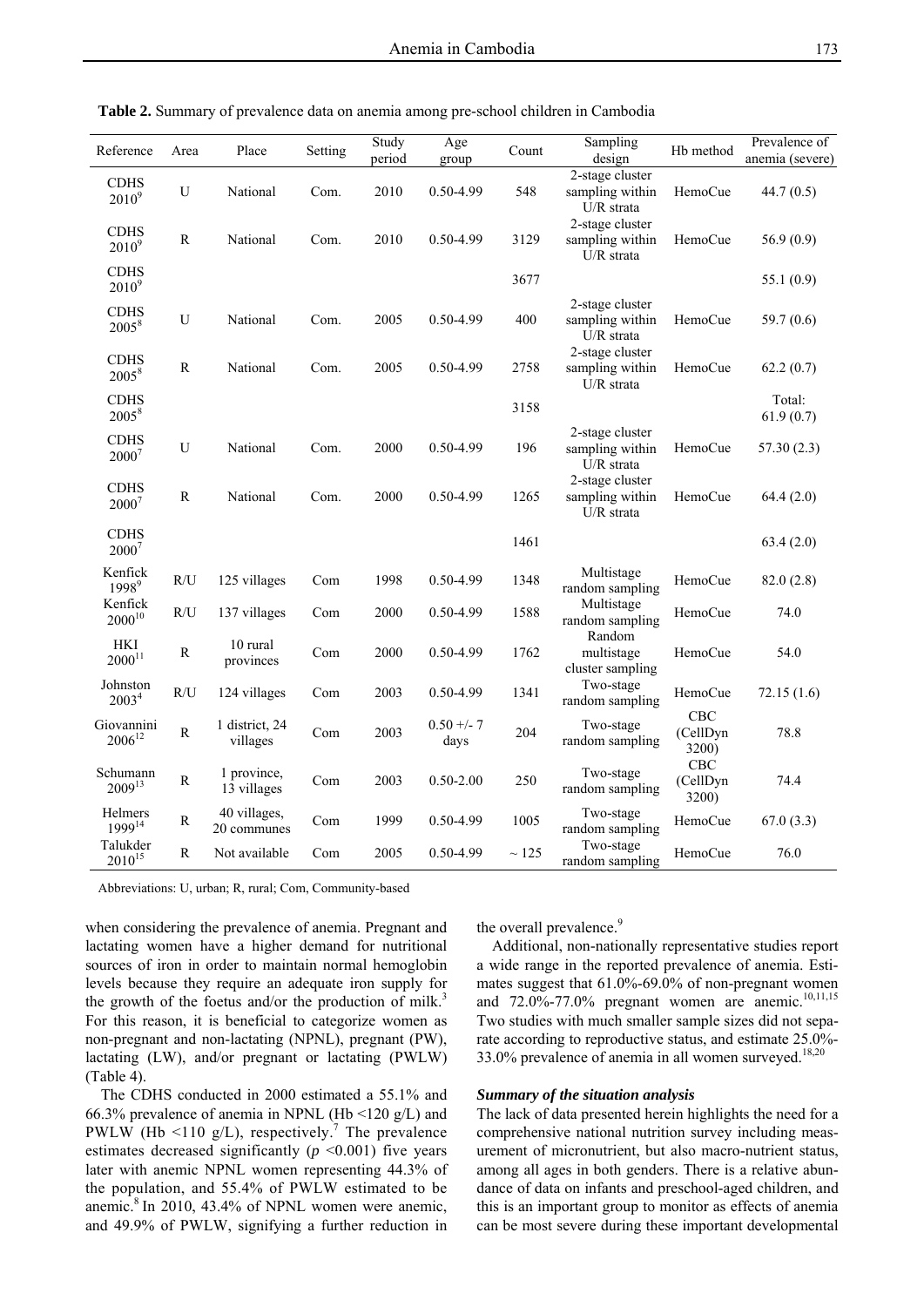| Reference               | Area         | Place                      | Setting                 | Study<br>period | Age group                                     | N   | Sampling design                                                            | Hb method                               | Prevalence of<br>anemia (severe) |
|-------------------------|--------------|----------------------------|-------------------------|-----------------|-----------------------------------------------|-----|----------------------------------------------------------------------------|-----------------------------------------|----------------------------------|
| Longfils<br>$2008^{16}$ | $\mathbb{R}$ | 2 villages,<br>2 districts | 2 primary<br>schools    | 1999            | Grade 1<br>children<br>$(6-15 \text{ years})$ | 451 | All grade 1<br>children present on<br>sampling day                         | Lovibond<br>method                      | 64.1                             |
| McLean<br>$2009^{17}$   | R            | 4 provinces                | 32 secondary<br>schools |                 | 2007-2008 9-21 years                          | 231 | Random<br>multi-stage<br>cluster sampling                                  | $CBC$ (Sys-<br>$mex$ KX21)              | 21.2                             |
| Longfils<br>$2008^{18}$ | R            | 1 province                 | 1 secondary<br>school   | 2005            | 6-21 years                                    | 805 | 2-stage sampling:<br>purposive<br>sampling to include<br>students with IDA | <b>CBC</b><br>(CellDyn)<br>3200)        | $7\%$ <sup>†</sup>               |
| Longfils<br>$2008^{18}$ | R            | 1 province                 | primary<br>school       | 2005            | 6-21 years                                    | 699 | 2-stage sampling;<br>purposive<br>sampling to include<br>students with IDA | <b>CBC</b><br>(CellDyn)<br><b>3200)</b> | $13\%$ <sup>†</sup>              |

**Table 3.** Summary of prevalence data on anemia among school-aged children in Cambodia

Abbreviations: U, urban; R, rural; IDA, iron-deficiency anemia; N, sample size

† Prevalence of IDA

years. Iron requirements are increased during periods of marked growth, including puberty; therefore the lack of data on the prevalence of anemia in school-aged children and adolescents is a concern. Quite obvious is the complete absence of data on the prevalence of anemia in men. Anemia is often considered a disease of women and children, but men are also at risk and nationally representative data for this group should be collected. Similarly, data on the prevalence of anemia in the elderly is absent, with the majority of surveys setting an upper age limit for inclusion of 50 years. Given that the quantity and quality of diet typically decreases with age, $^{21}$  there is likely to be a high prevalence of anemia in older individuals that is not captured by the current research.

Overall, the three nationally-representative health surveys show that the prevalence of anemia remained unchanged in children aged 0.50-4.99 years. Fortunately, in women of reproductive age, anemia prevalence dropped approximately 11 percentage points for both NPNL and PWLW between  $2000$  and  $2005$ .<sup>7-9</sup> Despite this progress, the prevalence of anemia in these groups remains unacceptable and continues to present a severe public health problem according to WHO standards.<sup>3</sup>

## **ETIOLOGY OF ANEMIA**

Anemia is the result of a wide variety of causes that can be isolated, but more typically co-exist. Commonly, anemia results from dietary iron deficiency, which is a major cause of anemia worldwide.<sup>1</sup> Non-nutritional causes of anemia are numerous and diverse. In the developing world, common infections which may be both chronic and recurrent are associated with blood loss that can result in iron deficiency and ultimately anemia. In addition, inherited abnormal hemoglobin traits, acute haemorrhage and various chronic diseases are also contributing factors.

# *i) Iron deficiency anemia*

Iron status can be considered as a continuum from iron deficiency with anemia (IDA), to iron deficiency without anemia, to normal iron status, and finally to iron overload. The WHO estimates that approximately 50% of all anemias can be attributed to iron deficiency.<sup>1</sup>

Iron deficiency anemia may result from a single, or any combination of four major factors: i) inadequate daily iron intake and/or iron bioavailability; ii) increased iron needs at various stages of life, including pregnant women, children and adolescents; iii) chronic iron loss due to menstruation, ulcers or parasitic infection; and, iv) impaired iron utilization after absorption as a result of repeated infection and/or concomitant micronutrient deficiencies.<sup>3</sup>

In Cambodia, data are scant on the prevalence of IDA and inference from surveys on the prevalence of general anemia must be used. To determine the prevalence of iron deficiency, hemoglobin concentration plus an indicator of iron status, most commonly serum ferritin, must be eamined.<sup>3,22</sup> Hemoglobin is easily measured with a capillary blood sample using a portable hemoglobin monitor, such as the HemoCue® system (HemoCue AB, Ängelholm, Sweden), but serum ferritin analysis requires a venous blood sample. Serum ferritin is an acute-phase protein that is elevated in response to infectious disease or inflammatory processes, and this must be taken into account when conducting an analysis of this data.<sup>3</sup> For this reason, the majority of research on the prevalence of anemia in the developing world, including Cambodia, provides only hemoglobin data and the prevalence of IDA can therefore only be estimated.

Trend analysis from the three, nationally-representative Demographic and Health Surveys showed that the prevalence of anemia in children was highest in the 6 to 24 months age category, but that the situation eventually improves after 2 years of age (Figure 1).<sup>7,8,9</sup> This markedly high prevalence of anemia in pre-school aged children coincides with a child's peak period of growth when iron requirements would be elevated; thereby suggesting that iron deficiency is a significant cause of anemia in this age group.

Three intervention studies reported above also included markers of iron deficiency and the prevalence of iron deficiency and/or IDA can therefore be calculated. In 2009, Schumann *et al*. conducted a study on the efficacy of iron supplements in 250 rural children. At baseline, iron deficiency was estimated to be present in 44.0% of children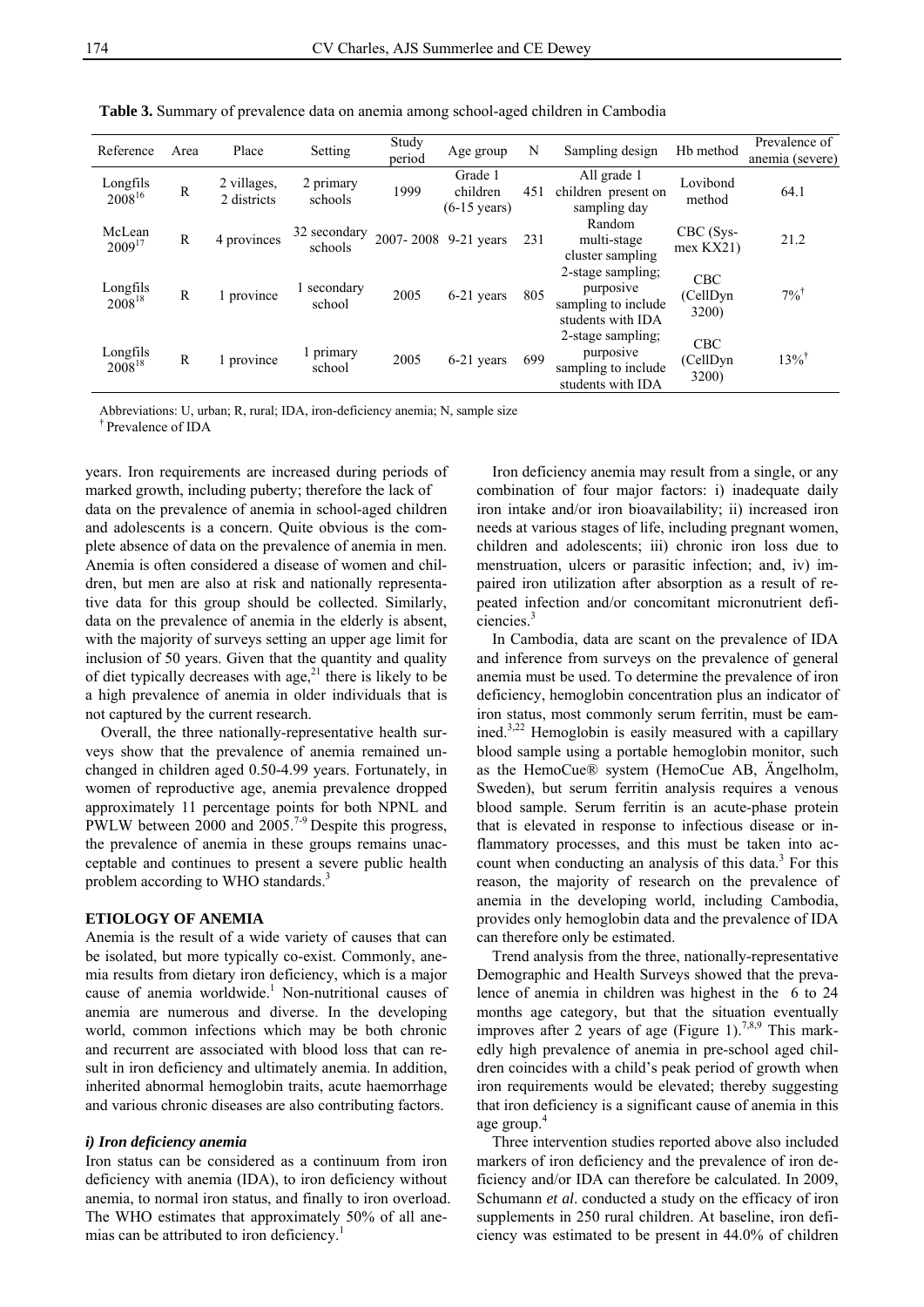| Reference                     | Area                    | Place                       | Setting | Study<br>period | <b>Status</b>          | Age<br>group       | Count | Sampling design                                  | Hb<br>method | Prevalence<br>of anemia<br>(severe) |
|-------------------------------|-------------------------|-----------------------------|---------|-----------------|------------------------|--------------------|-------|--------------------------------------------------|--------------|-------------------------------------|
| <b>CDHS</b><br>$2010^9$       | R/U                     | National                    | Com     | 2010            | <b>NPNLW</b>           | $15.00 -$<br>49.99 | 7385  | 2-stage cluster<br>sampling within<br>U/R strata | HemoCue      | 43.4(0.4)                           |
| <b>CDHS</b><br>$2010^9$       | R/U                     | National                    | Com     | 2010            | $\mathbf{P}\mathbf{W}$ | $15.00 -$<br>49.99 | 469   | 2-stage cluster<br>sampling within<br>U/R strata | HemoCue      | 52.7(0.0)                           |
| <b>CDHS</b><br>$2010^9$       | R/U                     | National                    | Com     | 2010            | ${\rm LW}$             | $15.00 -$<br>49.99 | 1376  | 2-stage cluster<br>sampling within<br>U/R strata | HemoCue      | 47.1(0.0)                           |
| <b>CDHS</b><br>$2010^9$       |                         |                             |         |                 |                        |                    | 9229  |                                                  |              | Total:<br>44.4(0.4)                 |
| <b>CDHS</b><br>$2005^8$       | R/U                     | National                    | Com     | 2005            | <b>NPNLW</b>           | $15.00 -$<br>49.99 | 6408  | 2-stage cluster<br>sampling within<br>U/R strata | HemoCue      | 44.3(0.9)                           |
| <b>CDHS</b><br>$2005^8$       | R/U                     | National                    | Com     | 2005            | LW                     | $15.00 -$<br>49.99 | 486   | 2-stage cluster<br>sampling within<br>U/R strata | HemoCue      | 57.1(3.4)                           |
| <b>CDHS</b><br>20058          | R/U                     | National                    | Com     | 2005            | $\mathrm{PW}$          | 15.00-<br>49.99    | 1325  | 2-stage cluster<br>sampling within<br>U/R strata | HemoCue      | 53.6 $(0.8)$                        |
| <b>CDHS</b><br>$2005^{8}$     |                         |                             |         |                 |                        |                    | 8219  |                                                  |              | Total:<br>46.6(1.0)                 |
| <b>CDHS</b><br>20007          | R/U                     | National                    | Com     | 2000            | <b>NPNLW</b>           | $15.00 -$<br>49.99 | 2722  | 2-stage cluster<br>sampling within<br>U/R strata | HemoCue      | 55.1(0.7)                           |
| <b>CDHS</b><br>$2000^7$       | R/U                     | National                    | Com     | 2000            | PW                     | 15.00-<br>49.99    | 209   | 2-stage cluster<br>sampling within<br>U/R strata | HemoCue      | 66.4(4.3)                           |
| <b>CDHS</b><br>$2000^7$       | R/U                     | National                    | Com     | 2000            | ${\rm LW}$             | $15.00 -$<br>49.99 | 680   | 2-stage cluster<br>sampling within<br>U/R strata | HemoCue      | 66.1(2.6)                           |
| <b>CDHS</b><br>$2000^7$       |                         |                             |         |                 |                        |                    | 3634  |                                                  |              | Total:<br>57.8(1.3)                 |
| Charles<br>$2011^{19}$        | R                       | 1 district                  | Com     | 2008            | All<br>women           | $20.0 -$<br>74.0   | 120   | 2-stage random CBC (CellDyn<br>sampling          | 3200)        | 25.0                                |
| Helmers<br>1999 <sup>14</sup> | R                       | 40 villages,<br>20 communes | Com     | 1999            | <b>NPW</b>             | N/A                | 924   | 2-stage random<br>sampling                       | HemoCue      | 69.0                                |
| Helmers<br>1999 <sup>14</sup> | ${\mathbb R}$           | 40 villages,<br>20 communes | Com     | 1999            | PW                     | N/A                | 112   | 2-stage random<br>sampling                       | HemoCue      | 72.0                                |
| Kenfick<br>1998 <sup>9</sup>  | R/U                     | 125 villages                | Com     | 1998            | <b>NPW</b>             | N/A                | 994   | Multistage<br>random sampling                    | HemoCue      | 69.0                                |
| Kenfick<br>1998 <sup>9</sup>  | R/U                     | 125 villages                | Com     | 1998            | $\mathbf{P}\mathbf{W}$ | $\rm N/A$          | 97    | Multistage<br>random sampling                    | HemoCue      | 74.0                                |
| Kenfick<br>$2000^{10}$        | $\mathbb{R}/\mathbb{U}$ | 137 villages                | Com     | 2000            | <b>NPW</b>             | $\rm N/A$          | 998   | Multistage<br>random sampling                    | HemoCue      | 61.0                                |
| Kenfick<br>$2000^{10}$        | R/U                     | 137 villages                | Com     | 2000            | $\mathbf{P}\mathbf{W}$ | N/A                | 116   | Multistage<br>random sampling                    | HemoCue      | 77.0                                |
| McLean<br>200917              | $\mathbf R$             | 1 district                  | Com     | 2007-<br>2008   | <b>WRA</b>             | $15.0 -$<br>54.0   | 231   | 2-stage random CBC (Sysmex<br>sampling           | KX21)        | 33.3                                |

**Table 4.** Summary of prevalence data on anemia among women in Cambodia

Abbreviations: U, urban; R, rural; Com, community-based; NPNLW= non-pregnant, non-lactating women; NPW=non-pregnant women; PW= pregnant women; WRA=women of reproductive age;  $N/A$ =not available;  $N =$  sample size

aged 6-24, even when controlling for inflammation.<sup>14</sup>

A 2006 study involving 204 children selected from a single district in Kompong Chhnang province showed that iron deficiency was prevalent in 13.2% of children aged 6 months.<sup>13</sup> However, by 18 months, more than 50% of children in the placebo group (n=62) were reported to be iron deficient, even when accounting for inflammation.

In order to determine the effectiveness of a supplementation program involving 60,000 school girls in five target provinces and 33,000 women of reproductive age in one operational district, McLean surveyed a subsample of the

school girls (n=231) and women of reproductive age (n=  $231$ ) for indicators of iron status.<sup>18</sup> Iron deficiencies were found at baseline in 18.2% of school girls, with IDA affecting 10.4% of participants. In women of reproductive age, iron deficiency and IDA were estimated to affect 19.9% and 12.6% of survey participants, respectively. Following intervention with oral iron supplements, iron deficiency decreased significantly among anemic and non-anemic women at baseline but the proportion of anemia remained unchanged. These findings suggest that iron deficiency was only partially responsible for cases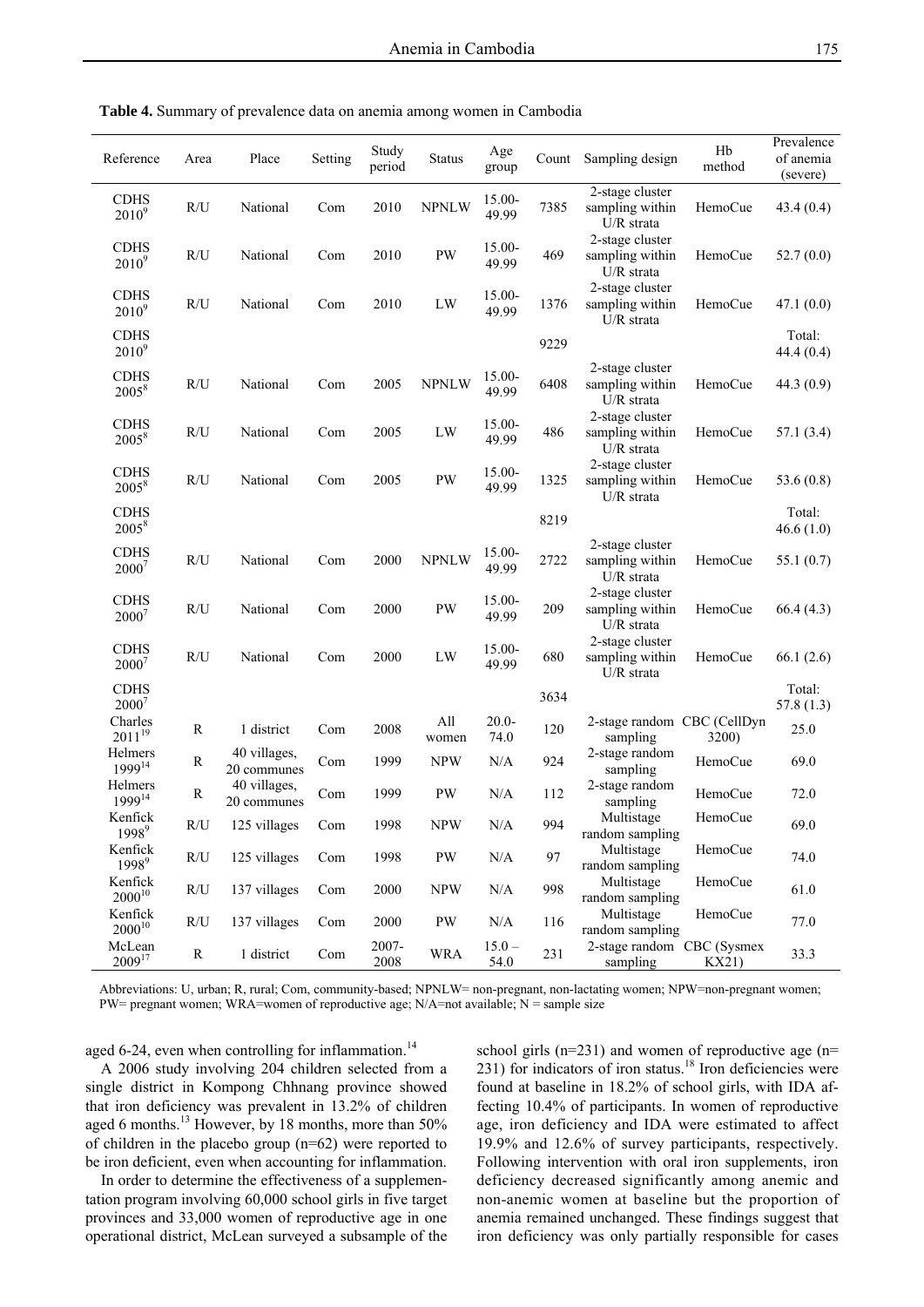

Figure 1. Prevalence of anemia in pre-school aged children (6-59 months) measured in 2000, 2005 and 2010 as part of the Cambodian Demographic Health Survey series.

of anemia in the study group, and that various other etiological factors may be at play.<sup>18</sup> Future surveying efforts should assess iron status of the population in order to determine the contribution of iron deficiency to the prevalence of anemia that is currently reported.

### *ii) Vitamin A and other micronutrient deficiencies*

Deficiencies of several key micronutrients may also lead indirectly to anemia, typically by influencing hemoglobin metabolism. These include vitamin A, folate, vitamin B-12, vitamin C, protein, and copper.<sup>23</sup> Vitamin A deficiency, in particular, is a well-established contributor to anemia and is also common in the developing world where dietary diversity is limited.<sup>22</sup> Vitamin A is essential for hematopoiesis, and it is thought that this vitamin is required for the mobilization of iron for hemoglobin synthesis. $24,25$ 

Data on the prevalence of vitamin A deficiency can be taken from the Demographic and Health Surveys. In 2000, 22% of rural children aged 6-59 months had severe vitamin A deficiency as assessed by serum retinol levels.<sup>7</sup> In 2000 and 2005, only one in three children received a vitamin A supplement within 6 months before the survey.<sup>7,8</sup> In 2010, nearly 71% of children had received vitamin A supplements in the past 6 months, largely attributable to the efforts of the National Vitamin A Policy that was developed in  $2009$ . $9$ 

In addition to the recent scale-up of vitamin A supplementation, children may also consume dietary vitamin A. The 2005 and 2010 nation-wide surveys collected data on the consumption of vitamin A-rich foods during the 24 hour period prior to surveying.<sup>8,9</sup> Foods rich in vitamin A were consumed by 87.3% of last-born children in the 24 hour period before the survey in 2005, and by 81.8% of the children in 2010. Among women aged 15-49 with a child under three years living with them, 98.5% consumed vitamin A-rich foods in 2005, though this data was not collected in 2010. In 2010, approximately 43% of women received post-partum supplementation with vitamin A. In spite of the progress in scaling-up of vitamin A supplementation programs, especially for children, data

has still not been collected on the total daily vitamin A intake across all demographic subgroups, so it is not possible to determine whether or not daily vitamin A requirements are being met.

### *iii) Helminths*

Helminths are a division of eukaryotic parasites that live inside their host, commonly in the intestinal tract. The organisms can disrupt nutrient absorption leading to weakness and disease and may contribute to anemia by causing blood loss and depletion of iron stores and/or by inhibiting vitamin A absorption; diarrhoea and chronic inflammation are also common side effects.<sup>26</sup> In Cambodia, helminths constitute a major health problem.<sup>27</sup> A survey of intestinal parasite infection in 251 primary school children in Kompong Cham Province was conducted in 2002 and reported an infection prevalence of 57% in males and  $51\%$  in females.<sup>28</sup> In a similar survey of 623 schoolchildren in Battambang province,25.7% individuals were infected.29 Hookworm (*N. americanus, A. duodenale*), whipworm (*T. trichuria*), roundworm (*A. lumbricodes*), *Opisthorchis sp.* and *Echinostoma sp.* were identified, and multiple infections were noted in a subsample of the cases.<sup>4,28,29</sup>

In 2009, the National Nutrition Program developed a policy for widespread deworming of children aged 12-59 months, together with vitamin A supplementation. The most recent estimates show that 56.7% of children received deworming medication in the past 6 months.<sup>9</sup> In contrast, only 25.7% of children received similar deworming medication in 2005.<sup>8</sup> The impact of this program to date may partially explain the decreased prevalence of anemia in children.

#### *iv) Malaria*

The world over, malaria is an important cause of anemia as the parasitic infection ultimately leads to hemolysis of red blood cells and a decrease in hemoglobin production. Since 1991, the Cambodia National Malaria Centre is responsible for monitoring the prevalence of malaria in the country.<sup>4</sup> Though malaria was once considered a sig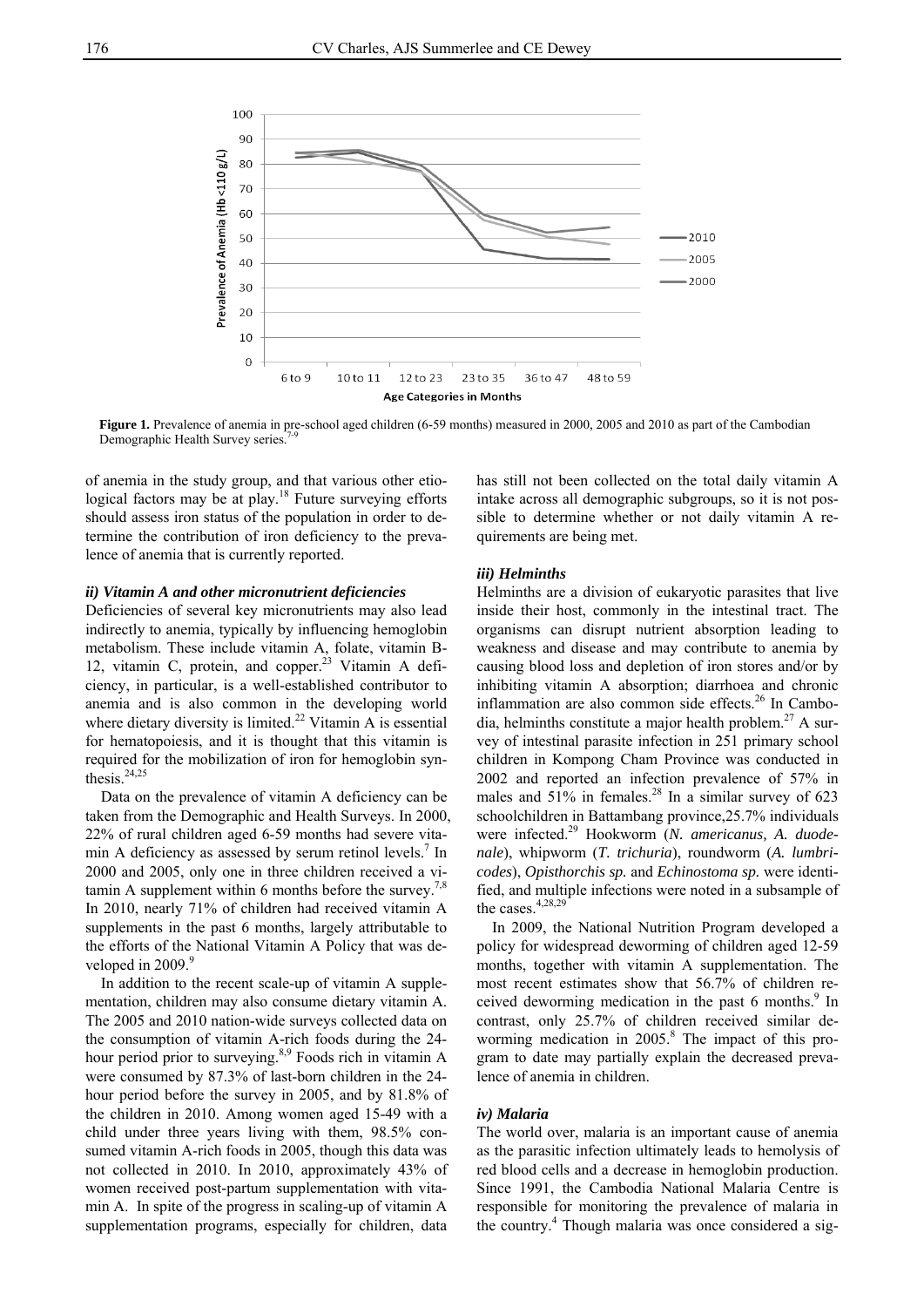nificant cause of morbidity and mortality in Cambo $dia$ ,  $30,31$  a high level of deforestation has occurred over the past two decades (29% of primary tropical forest between 2000 and 2005) and this has dramatically decreased the size of suitable habitat for malaria-infected mosquitoes. $32$ In turn, the Cambodian Ministry of Health report that the prevalence of malaria has dropped significantly.<sup>4</sup>

In 2009, approximately 64,000 confirmed cases of malaria were reported, with the majority caused by the *Plasmodium falciparum* species of the malaria parasite.<sup>33</sup> Cases appear to be concentrated in rural areas, with a particular clustering along the western border of the country.30,31 Though malaria may be a contributing factor, the relatively low prevalence and marked clustering in isolated areas of the country suggest that malaria is not a significant cause of anemia in Cambodia.

# *v) Hemoglobinopathies*

Hemoglobinopathies have been widely reported throughout much of Southeast Asia.<sup>34</sup> These conditions are genetically inherited defects that result in abnormal structure of one of the globin chains of the hemoglobin molecule, ultimately leading to anemia. $35$  In Cambodia, no nationally representative data is available and future surveying efforts should address this deficiency of data, including the prevalence of co-existent hemoglobinopathies.

Three studies on the prevalence of hemoglobinopathies in specific subpopulations were identified: a study involving 322 urban children aged 6 to 36 months from a single district in Phnom Penh, $36$  a population-based sample of 250 children aged 6 to 24 months, $^{13}$  and a hospital study involving 260 patients from the Angkor Children's Hospital in Siem Reap province.<sup>34</sup> The prevalence of any, non type-specific hemoglobinopathy ranged from 29.0% to 51.5% in children aged 6 months to 16 years of age.<sup>14,34,36</sup>

Data on the specific type of hemoglobinopathy is yet more limited. Abnormal hemoglobin variant E was found in all three studies, with prevalence of 28.8 – 32.0%;14,34,36 further analysis in one study revealed that heterozygous variant type E was found in 22.0%, while homozygous variant type E accounted for the remaining cases.36 Thalassemia was identified in the children's hospital study only, with  $35.4\%$  and  $0.8\%$  prevalence of  $\alpha$ thalassemia and β-thalassemia, respectively.<sup>34</sup> Despite this high prevalence, the majority of hemoglobinopathies were mild and not clinically significant and may not pose a major health burden in Cambodia, although are likely to be a contributing cause. The infant mortality rate in Cambodia is quite high, and the possibility exists that some children with clinically significant inherited hemoglobin disorders may have failed to survive, resulting in an underestimation.<sup>34</sup>

# *vi) Others*

Several other diverse factors can also cause anemia. Chronic blood loss, from peptic ulcers for example, can be a contributing factor to IDA, though prevalence data in Cambodia has not been collected.<sup>5</sup> Trauma, resulting in acute blood loss, may also induce iron deficiency and IDA dependent upon the severity of haemorrhage.<sup>5</sup> Finally, complications during pregnancy and/or childbirth can result in anemia. In rural Cambodia, approximately

51% of women deliver at home and 33% of deliveries take place in the absence of a trained health professional, thus obstetric haemorrhage may be a major cause of anemia<sup>9</sup>

# **IRON INTAKE IN CAMBODIA**

## *i) Dietary Iron Intake*

Given that approximately 50% of all anemia may be attributed to iron deficiency, it is imperative to examine iron intake and overall diet composition. The 2005 and 2010 CDHS surveys, along with the 2008 Anthropometric survey, provide limited, nationally-representative data on the consumption of iron-rich foods by women and children.<sup>8,9,37</sup>

The period of birth to two years of age is a critical period for child development, and adequate nutrition is important for optimal growth and health. The most recent nation-wide data suggests that 75.8% of children consume foods rich in iron, with some differences by background characteristics.<sup>9</sup> When compared to 2005 survey data, there is an 11.5% reduction in the consumption of iron-rich foods, though the reason for this is not clear.<sup>8</sup> No gender difference was reported in either survey, however children living in urban areas and those still breastfeeding may have a lower intake of iron-rich foods.

Adequate iron intake is also important for pregnant women and women of reproductive age. Women aged 15- 49 with a child under three years living with them were also surveyed for iron intake in 2005 and 2010. Approximately 98% of women reported consuming foods rich in iron during the 24-hour period prior to the survey; these foods include meat (including organ meat), fish, poultry and eggs; this information was not presented in 2010 report.<sup>8,9</sup>

The 2008 Cambodian Anthropometric Survey included a nationally representative sample of 7,495 households with children aged 0 to 59 months. $37$  Information on food consumption was collected for both children and mothers, including the consumption of iron-rich foods in the day or night preceding the interview. Organ meats were consumed by 5.8% of children and 7.3% of mothers, flesh meats were consumed by 36.5% of children and 46.1% of mothers, and fish was found to be the most commonly eaten iron-rich food, with consumption reported in 67.3% and 83.9% of children and mothers, respectively.

These values for both women and children only provide data on the consumption of iron rich foods, not whether or not daily iron requirements are met by the diet. Anderson and colleagues reported an adequate intake of iron for non-breastfed toddlers aged 12-36 months, but an inadequate intake for those toddlers who were partially breastfed. However, this data cannot be considered nationally representative and was based on a sample of stunted children from some of the poorest families of Phnom Penh and were therefore more likely to be at risk of suboptimal micronutrient status.<sup>36</sup>

Typical overall meal composition, including consumption of iron-rich foods, but also consumption of enhancers and/or inhibitors of iron absorption should be investigated. Given that the majority of women in Cambodia lack access to iron-fortified food products and other sources of highly bioavailable iron, this group should be considered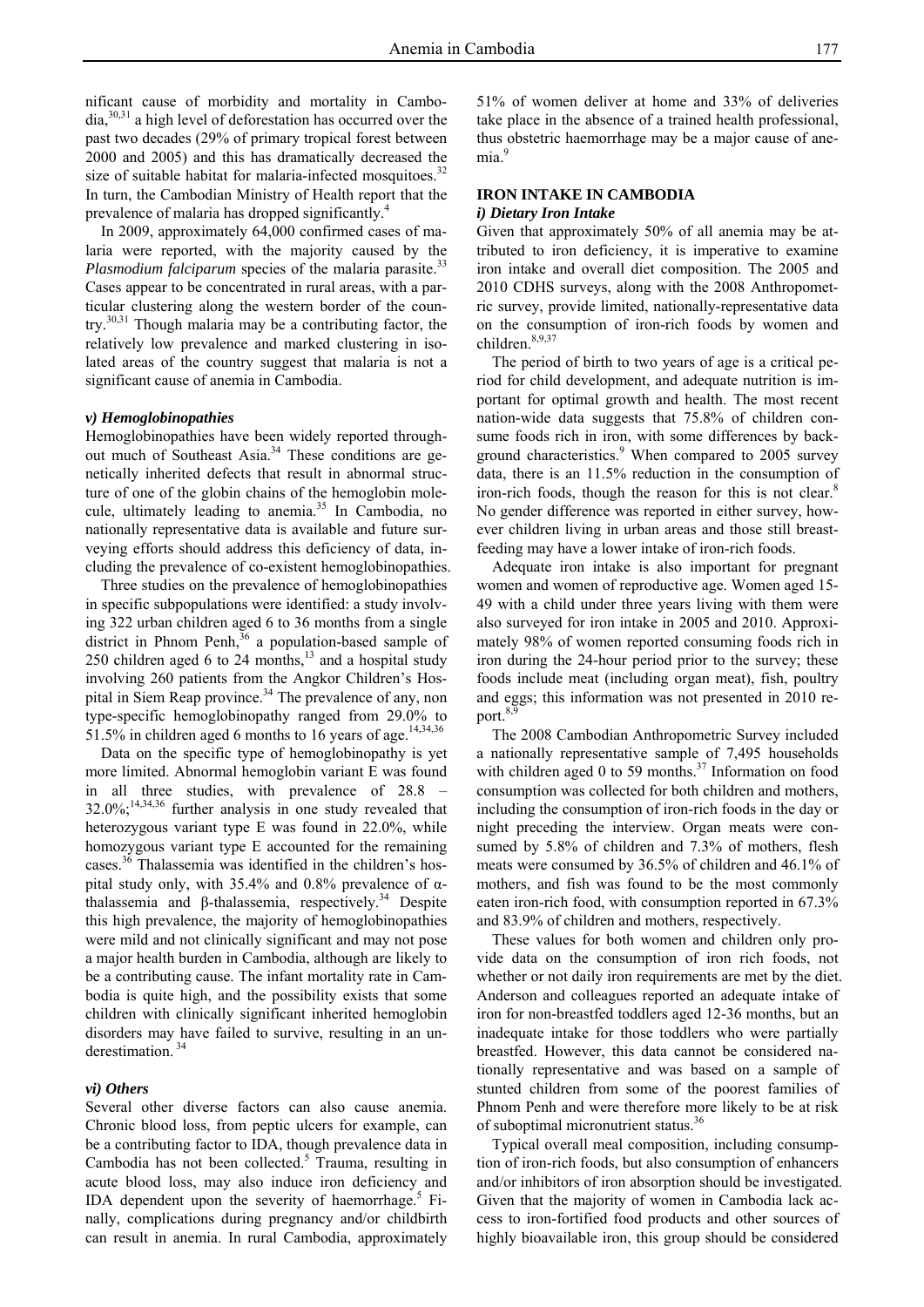a priority for effective intervention programming. Additionally, there is a need for research on the types of ironrich foods available in Cambodia, including seasonality, cost, and access across the various geographic regions and demographic groups.

# *ii) Iron Supplementation*

Supplementation with oral iron tablets also contributes to overall iron intake. Until recently, Cambodia did not have a preventive iron supplementation program for children, despite anemia being documented as a severe public health problem in this group. For this reason, households needed to purchase iron supplements out-of-pocket and preventive supplementation was therefore quite rare.<sup> $\frac{7}{8}$ </sup>

In 2009, the first-ever National Nutrition Strategy was developed in an effort to combat the burden of disease related to malnutrition and micronutrient deficiency.<sup>38</sup> Currently, research is being conducted in high-risk provinces on the use of multiple micronutrient sprinkles as inhome fortification for children under 2 years of age.<sup>38</sup>The results from the research program are not yet available, though if sprinkles are found to be acceptable and effective, the burden of anemia in children may be greatly reduced.

The use of iron supplements among women aged 15-49 is more widely documented. The 2005 CDHS collected limited data on the intake of and access to micronutrient supplements. Among women aged 15-49 with a child under three years living with them, 17.6% of women took the recommended number (90+ tablets) of iron/ folic acid supplements during their most recent pregnancy.<sup>8</sup> Some women (9.0%) took 60-90 tablets, while 30.8% reported taking fewer than 60 tablets. Importantly, many women (36.8%) did not take iron/folic acid supplements at all during their most recent pregnancy.

In 2010, there has been improvement in both access to, and use of, iron supplements. $9$  Nearly 60% of women reported taking 90+ iron tablets (or doses of syrup) during their most recent pregnancy, while 10.4% used no supplementation at all. In addition, 44.9% of women reported use of post-partum iron/folate supplements.

Despite this progress, it is still apparent that many women are either not receiving the recommended number of iron supplements during pregnancy, or they are choosing not to use them even when they do have access. According to the National Guidelines for Iron and Folic Acid Supplementation established in 2007, pregnant and post-partum women should have access to at least 90 fully-funded iron/folic acid tablets during each pregnancy.<sup>39</sup> Distribution is expected to occur at hospitals, health centres and/or through outreach activities where available. Access to supplements appears to be limited by problems with outreach staffing, limited community mobilization for attending outreach activities, inadequate interest and/or poor knowledge about anemia on the receiving side, and/or stock-outs of tablets.<sup>4</sup> The effectiveness of this program, including a more detailed investigation of why nearly 50% of women are not taking the recommended number of iron supplements, must be assessed through continued efforts at nation-wide surveillance in order to better undestnad the effects of intervention programs.

#### **DISCUSSION**

This paper reviews the available data on the magnitude and country-specific etiology of anemia in the Cambodian context. Anemia represents a severe public health problem for women and children in Cambodia, with serious consequences for human health and well-being. Available data on the etiology of anemia in Cambodia points to iron deficiency as an important cause of anemia, and this is in keeping with global trends.<sup>1</sup> Other nutritional disorders, such as vitamin A deficiency, hemoglobinopathies, helminths, malaria, and other non-nutritional factors likely contribute to the overall prevalence. Research on the etiology of anemia in Cambodia is needed to clarify the primary causes within the population as it is impossible to design effective treatment and prevention programmes without decisive etiological data in-hand.

This review highlights the need for a comprehensive, nationally representative nutrition survey that elicits data on both the macro- and micro-nutrient status (including iron status) across age groups, for both men and women. Currently, there is dearth of data for a large portion of the population. In particular, there is a complete lack of data on the prevalence of anemia in men and the elderly of both genders, and only a handful of studies, one of which was conducted in a narrow socio-economic bracket, provided information on the situation for school-aged children.

In 2004, the Copenhagen Consensus brought together an international panel of development economists to consider and confront the ten most pressing challenges to global welfare, including human and environmental health.<sup>40</sup> Micronutrient interventions, including iron fortification, ranked at the top of the list and were deemed to be the greatest priority with the highest benefit:cost ratio of any development intervention.<sup>40</sup> These findings were confirmed in 2008, at the most recent Consensus meeting, where iron and zinc fortification were placed within the top three global challenges.<sup>41</sup> This prioritization of iron and other micronutrient interventions emphasizes the need for well-designed, sustainable and effective programming efforts to combat iron deficiency anemia, and related deficiencies in Cambodia and beyond. There is no denying that iron supplementation should be an important component of policies aimed at reducing anemia, but there is also a need for more sustainable solutions. These alternative approaches fall into four broad categories: $42$  i) strategies to increase the production of micronutrient rich foods such as programs to improve home production of fruits and vegetables, aquaculture and livestock production; ii) strategies to increase the intake of micronutrient rich foods, including nutrition education to guide consumer food practices and the incorporation of iron into otherwise deficient diets through the use of adventitious iron sources, including iron cookware; $^{20,43}$  iii) strategies to increase the bioavailability of micronutrients using home processing techniques (such as fermentation and germination), food-to-food fortification, and proper food preservation; and finally, iv) through the adoption of selectively-bred plants that are designed to increase iron content and bioavailability of staple grains, including rice.

The International Nutritional Anemia Consultative Group (INACG) further recommends the use of an array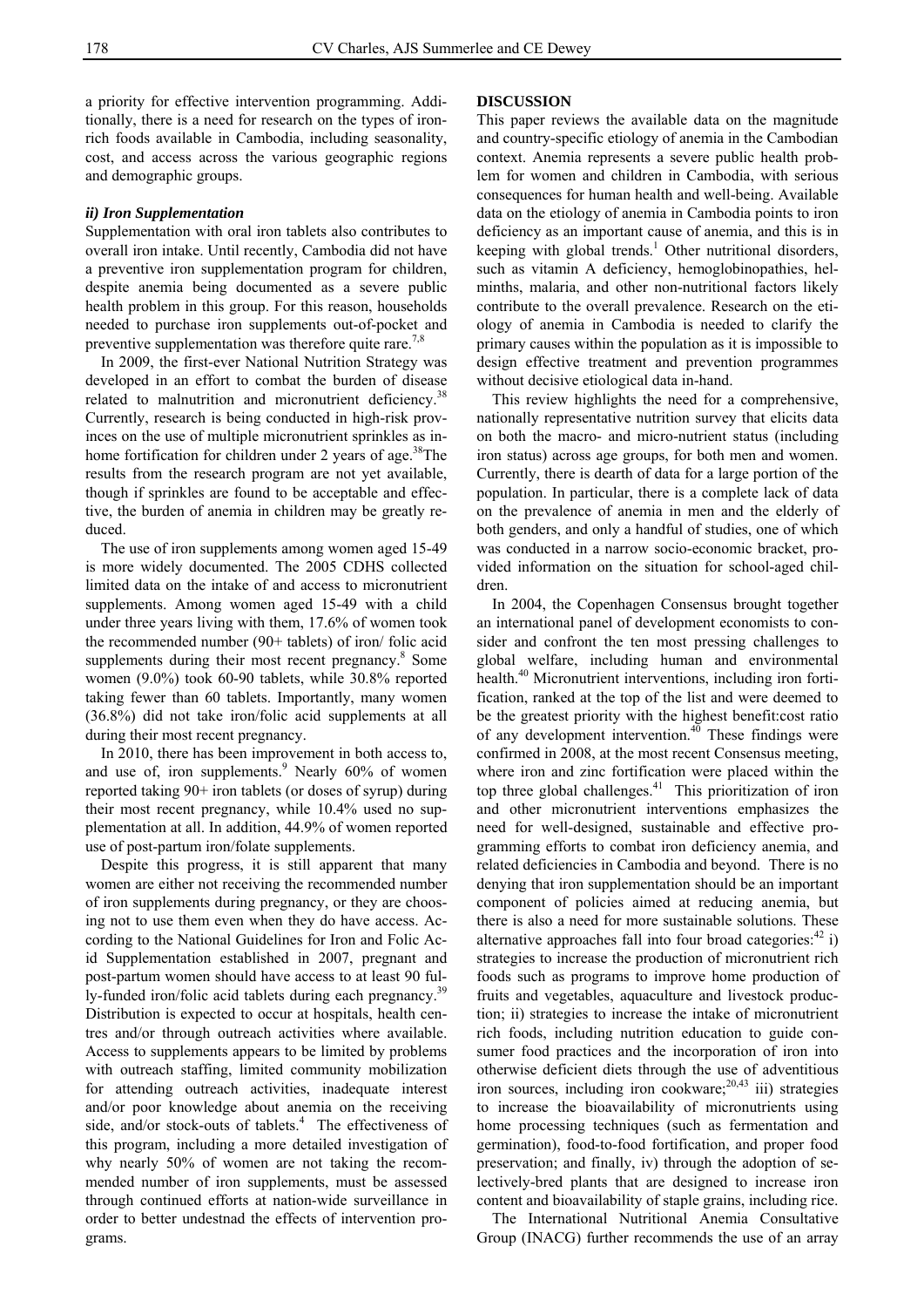of interventions to prevent and correct iron deficiency anemia, and suggest that supplements should only be viewed as one of several tools in reducing the burden of disease.<sup>44</sup> Recent recommendations suggest that only if the amount of absorbable iron in the diet cannot be immediately improved should iron tablets be necessary, as is usually the case with children 6-24 months and pregnant women.44 The report highlights the possibilities for and effectiveness of various food-based interventions including many of those which are described above. Research in Cambodia must be conducted in order to determine the feasibility and efficacy of these alternative approaches.

Any approach in the treatment and prevention of anemia must consider the multi-factorial nature of the condition. Although iron deficiency is one of the most prevalent etiologies, other contributing factors may require different approaches. Thus a holistic approach to combating anemia should include helminth control, malarial prophylaxis, and provision of safe and affordable reproductive health services to limit blood loss during pregnancy and childbirth, as highlighted in the INACG report.<sup>44</sup> Programming must also target whole families rather than pregnant women and pre-school aged children, alone.

More recently, the National Nutrition Strategy established the goal of provision of micronutrient supplements, including iron, zinc and vitamin A to children in the form of multiple micronutrient sprinkles.<sup>38</sup> This goal of widespread micronutrient intervention, together with deworming and the reduction of protein-energy malnutrition for women and children, represent an important step forward in the health and well-being of the country. Although the effectiveness of the program has not yet been assessed, these are important demographic group that may suffer irreversible functional consequences as a result of anemia, and the strategy must therefore be monitored closely and respond to accordingly.

The adverse effects of anemia on mortality, morbidity and development are abundantly clear. Anemia affects how individuals participate in all areas of life, including work, school and social activities, and this limits the ability to generate income and afford iron-rich sources of food, medical treatment, and school fees. In turn, this leads to constrained social and economic development, ultimately contributing to a viscous cycle of poverty that is difficult to overcome. The overall magnitude of the problem in Cambodia is therefore cause for great concern and an immediate, sustained and holistic intervention is needed. Long-term measures, including food fortification and production programmes, should be adopted and developed in Cambodia to ensure that all demographic groups can benefit from improved iron intake.

The effectiveness of short-term programs targeted at high risk groups must also be further investigated to ensure universal access to and importantly, the use of, iron supplements in both urban and rural areas. In addition, reasons for inadequate availability and/or use of postpartum iron supplements should be considered. The development and implementation of nutrition education campaigns should be considered as a means of disseminating 'best practices' guidelines to the general population, especially in relation to infant and young child feeding practices and the importance of good nutrition during

pregnancy. Assurance of adequate iron intake and proper nutrition during adolescence is a pre-requisite for a society's prosperity; thus, state-funded supplementation should also be considered for those at need during these important developmental years. Perhaps most urgently, comprehensive nation-wide surveillance on the prevalence and country-specific etiology of anemia, including collection of data on iron status, must be conducted in order to direct future programs to prevent and control anemia. A multidisciplinary approach is essential to achieve these goals and the continued cooperation of the Cambodian government at the federal-, provincial- and community-level, together with international donors and development agencies will be the key to success.

#### **ACKNOWLEDGEMENTS**

The authors wish to thank Karen Richardson for assistance with the literature search.

#### **AUTHOR DISCLOSURES**

No conflicts declared. Funding was provided by the University of Guelph, Canada and the Canadian Institutes of Health Research.

#### **REFERENCES**

- 1. World Health Organization. Worldwide prevalence of anaemia 1993-2005: WHO global database on anemia. Geneva, Switzerland: World Health Organization; 2008
- 2. DeMaeyer E, Adiels-Tegman M. The prevalence of anaemia in the world. Bull World Health Organ. 1985;3:302-16.
- 3. World Health Organization. Iron deficiency anaemia. Assessment, prevention and control: A guide for programme managers. Geneva, Switzerland: World Health Organization; 2001.
- 4. Johnston R, Conkle J. Micronutrient deficiencies and interventions in Cambodia: information for improved programming. Phnom Penh, Cambodia: A2Z – The USAID Micronutrient and Child Blindness Project; 2008
- 5. Stoltzfus RJ, L Mullany, RE Black. Iron deficiency anemia. In: Ezzati M, Lopez AD, Rodgers A, Murray JL, editors. Comparative Quantification Of Health Risks: Global and Regional Burden of Diseases Attributable to Selected Major Risk Factors. Geneva, World Health Organization; 2004. pp. 163-209.
- 6. World Health Organization. The prevalence of anaemia in women: a tabulation of available information  $(2<sup>nd</sup>$  edition). 1992 [cited 2011/01/03]; Available from: http://whqlibdoc. who.int/hq/1992/WHO\_MCH\_MSM\_92.2.pdf
- 7. Cambodia Demographic and Health Survey. Phnom Penh, Cambodia: National Institute of Public Health, National Institute of Statistics and ORC Macro; 2000.
- 8. Cambodia Demographic and Health Survey. Phnom Penh, Cambodia: National Institute of Public Health, National Institute of Statistics and ORC Macro; 2005.
- Cambodia Demographic and Health Survey. Phnom Penh, Cambodia: National Institute of Public Health, National Institute of Statistics and ORC Macro; 2010.
- 10. Kenefick E. Report on the Cambodian 1998 Joint UNICEF-WFP Baseline Survey of CASD Project and WFP Target Areas. Cambodia: UNICEF and the UN World Food Programme; 1998.
- 11. Kenfick E. UNICEF follow-up survey of households in CASD villages. Cambodia: UNICEF and UN World Food Programme; 2000.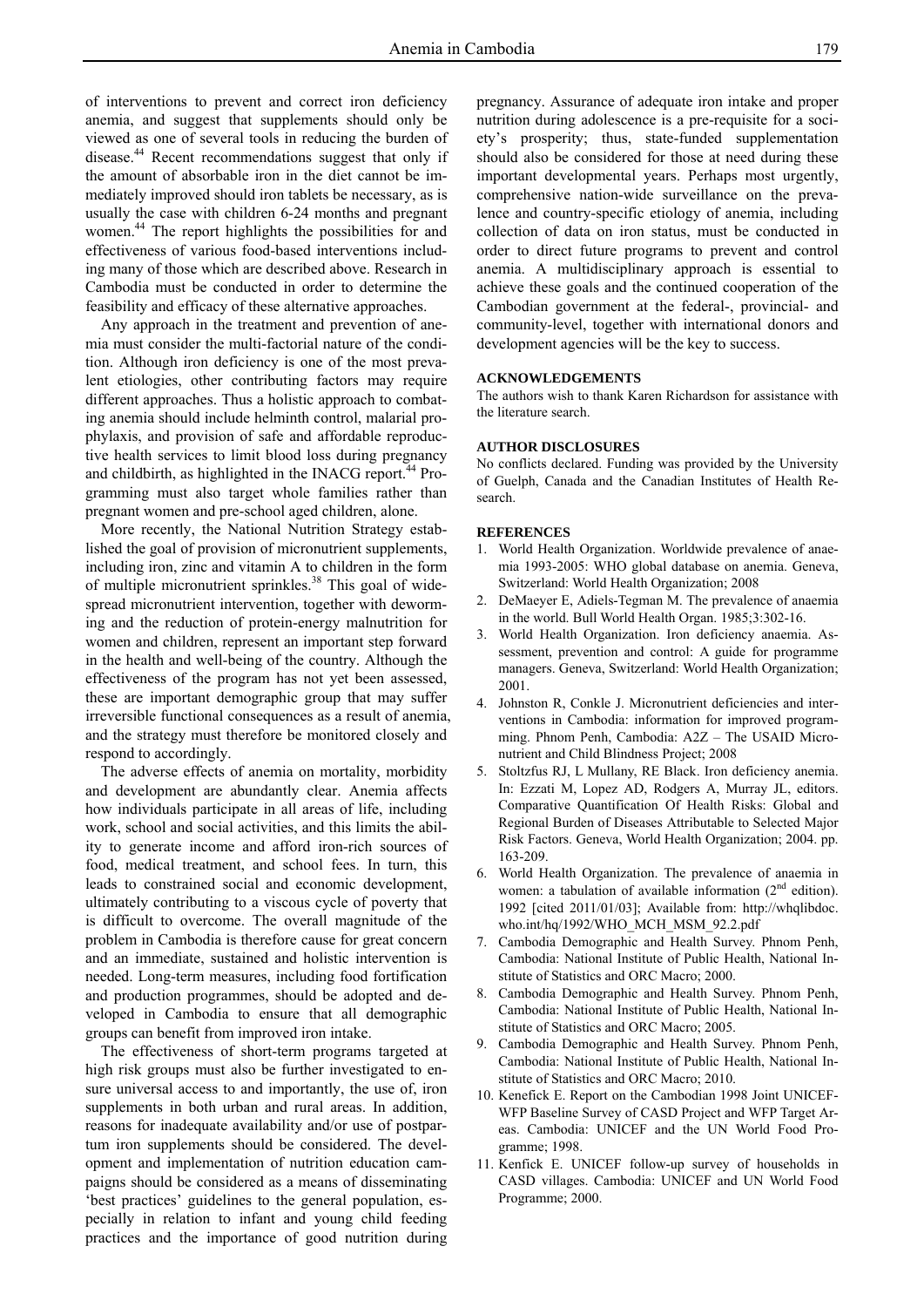- 12. Helen Keller International. Cambodian National Micronutrient Survey. Phnom Penh, Cambodia: Helen Keller International Cambodia; 2000.
- 13. Giovannini M, Sala D, Usuelli M, Livio L, Francescato G, Braga M, Radaelli G, Enrica R. Double-blind, placebocontrolled trial comparing effects of supplementation with two different combinations of micronutrients delivered as sprinkles on growth, anemia, and iron deficiency in cambodian infants. J Pediatr Gastroenterol Nutr. 2006;42:306-12.
- 14. Schumann K, Longfils P, Monchy D, Xylander S von, Weinheimer H, Solomons N. Efficacy and safety of twiceweekly administration of three RDAs of iron and folic acid with and without complement of 14 essential micronutrients at one or two RDAs: a placebo-controlled intervention trial in anemic Cambodian infants 6 to 24 months of age. Eur J Clin Nutr. 2009;63:355-68.
- 15. Helmers K, Kenefick E. Survey of household livelihoods and nutrition in Cambodian communes affected by civil conflict since 1989: the UN World Food Programme Protracted Emergency Target (PET) survey. Cambodia: United Nations World Food Programme; 1999.
- 16. Talukder A, Haselow NJ, Osei AK, Villate E, Reario D, Kroeun H, SokHoing L, Uddin A, Dhunge S, Quinn V. Homestead food production model contributes to improved food security and nutrition status of young children and women in poor populations: lessons learned from scaling-up programs in Asia. 2010 [cited 2011/01/03]; Available from: http://factsreports.revues. org/index404.html
- 17. Longfils P, Heang UK, Soeng H, Sinuon M. Weekly iron and folic acid supplementation as a tool to reduce anemia among primary school children in Cambodia. Nutr Rev. 2005;63:S139-45.
- 18. McLean J. Final report for the WHO, Cambodia: weekly iron-folic acid supplementation program evaluation. Vancouver, Canada: University of British Columbia; 2009.
- 19. Longfils P, Monchy D, Weinheimer H, Chavasit V, Nakanishi Y, Schumann K. A comparative intervention trial on fish sauce fortified with NaFe-EDTA and FeSO4+citrate in iron deficiency anemic school children in Kampot, Cambodia. Asia Pac J Clin Nutr. 2008;17: 250-7.
- 20. Charles CV, Dewey CE, Daniell WE, Summerlee AJS. Irondeficiency anaemia in rural Cambodia: community trial of a novel iron supplementation technique. Eur J Public Health. 2011;21:43-8.
- 21. Fiatarone SMA, Bernstein MA, Ryan AD, O'Neill EF, Clements KM, Evans WJ. The effect of oral nutritional supplements on habitual dietary quality and quantity in frail elders. J Nutr Health Aging. 2000;4:5-12.
- 22. Broek N van den. Anaemia and micronutrient deficiencies. Br Med Bull. 2003;67:149-60.
- 23. Semba RD, Bloem MW. The anemia of vitamin A deficiency: epidemiology and pathogenesis. Eur J Clin Nutr. 2002;56:271-81.
- 24. Bloem MW, Wedel M, Agtmaal EJ van, Speek a J, Saowakontha S, Schreurs WH. Vitamin A intervention: short-term effects of a single, oral, massive dose on iron metabolism. Am J Clin Nutr. 1990;51:76-9.
- 25. Hodges R, Sauberlich H, Canham J, Wallace D, Rucker R, Mejia L, Mohanram M. Hematopoietic studies in vitamin A deficiency. Am J Clin Nutr. 1978;31:876-85.
- 26. World Health Organization. Prevention and control of intestinal parasitic infections. Geneva: World Health Organization; 1987.
- 27. Western Pacific Regional Office of the World Health Organization. Review of the epidemiological profile of helminthiases and their control in the Western Pacific Region,

1997-2008. Manila, Philippines: Western Pacific Regional Office of the World Health Organization; 2008.

- 28. Lee K, Bae Y, Kim D, Deung Y, Ryang Y, Kim H, Im K, Yong T. Status of intestinal parasites infection among primary school children in Kampong Cham, Cambodia. Korean J Parasitol. 2002;40:153-5.
- 29. Park SK, Kim D, Deung Y, Kim H, Yang E, Lim S, Ryang Y, Jin D, Lee, K. Status of intestinal parasite infections among children in Bat Dambang, Cambodia. Korean J Parasitol. 2004;42:201-3.
- 30. World Health Organization. Review of the malaria drug efficacy situation in 10 countries of the WHO Western Pacific Region, 1987-2003. Manila, Philippines: Western Pacific Regional Office of the World Health Organization; 2005.
- 31. World Health Organization. Malaria in the greater Mekong subregion: Regional and country profiles. Manila, Philippines: Western Pacific Regional Office of the World Health Organization; 2010.
- 32. Food and Agriculture Organization. Global Forest Resource Assessment Annex 3 – Global Tables. 2005 [cited 2010/12/12] Available from: ftp://ftp.fao.org/docrep/fao/ 008/A0400E/A0400E14.pdf.
- 33. World Health Organization. Malaria annual data. 2009 [cited 2011/01/12] Available from: http://www.wpro.who. int/sites/ mvp/data/malaria/
- 34. Carnley BP, Prior JF, Gilbert A, Lim E, Devenish R, Sing H et al. The prevalence and molecular basis of hemoglobinopathies in Cambodia. Hemoglobin. 2006;30:463-70.
- 35. Weatherall D, Clegg J. Public Health Reviews-Inherited haemoglobin disorders: An increasing global health problem. Bull World Health Organ. 2001;79:704-12.
- 36. Anderson VP, Jack S, Monchy D, Hem N, Hok P, Bailey KB, Gibson RS. Co-existing micronutrient deficiencies among stunted Cambodian infants and toddlers. Asia Pac J Clin Nutr. 2008;17:72-9.
- 37. National Institute of Statistics. 2008 Anthropometrics Survey. Phnom Penh, Cambodia: Ministry of Planning, Royal Government of Cambodia, 2008.
- 38. National Nutrition Program. National Nutrition Strategy 2009-2015. Phnom Penh, Cambodia: Ministry of Health Cambodia; 2008.
- 39. National Nutrition Program. National Nutrition Program Annual Operational Plan 2007. Phnom Penh, Cambodia: National Maternal and Child Health Center, Ministry of Health Cambodia; 2007.
- 40. Copenhagen Consensus Centre. Copenhagen Consensus 2004. 2004 [cited 2010/12/12]; Available from: http:// www.copenhagenconsensus.com/Projects/Copenhagen%20 Consensus%202004-1.aspx
- 41. Copenhagen Consensus Centre. Copenhagen Consensus 2008. 2008 [cited 2010/12/13]; Available from: http:// www.copenhagenconsensus.com/Projects/Copenhagen%20 Consensus%202008-1.aspx
- 42. Ruel MT, Levin CE. Assessing the potential for food-based strategies to reduce vitamin A and iron deficiencies: a review of recent evidence. Washington, USA: International Food Policy Research Institute; 2000.
- 43. Borigato EVM, Martinez FE. Iron nutritional status is improved in Brazilian preterm infants fed food cooked in iron pots. J Nutr. 1986;128:855-9.
- 44. International Nutritional Anemia Consultative Group. Guidelines for the use of iron supplements to prevent and treat iron deficiency anemia. Washington DC, USA: International Nutritional Anemia Consultative Group Secretariat; 1998.